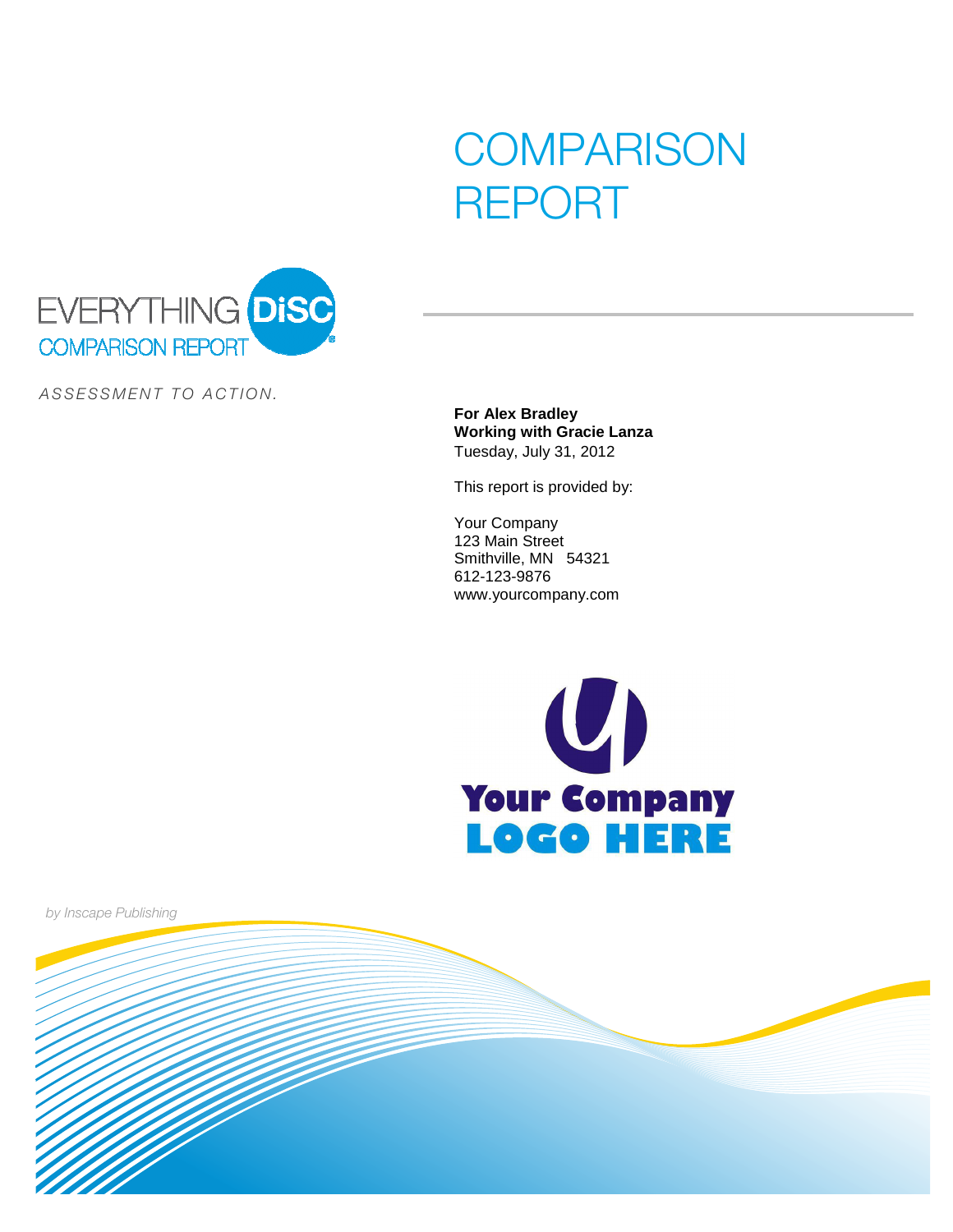# WELCOME BACK TO EVERYTHING DISC<sup>®</sup>



# Understanding the Everything DiSC Map

Alex, this report is designed to help you better understand Gracie Lanza and to build a more effective working relationship with her. All of the information is derived from the responses that you and Gracie gave when answering your Everything DiSC® profiles. Once again, you'll be using the Everything DiSC Map. Here's a quick refresher on the four DiSC® styles.

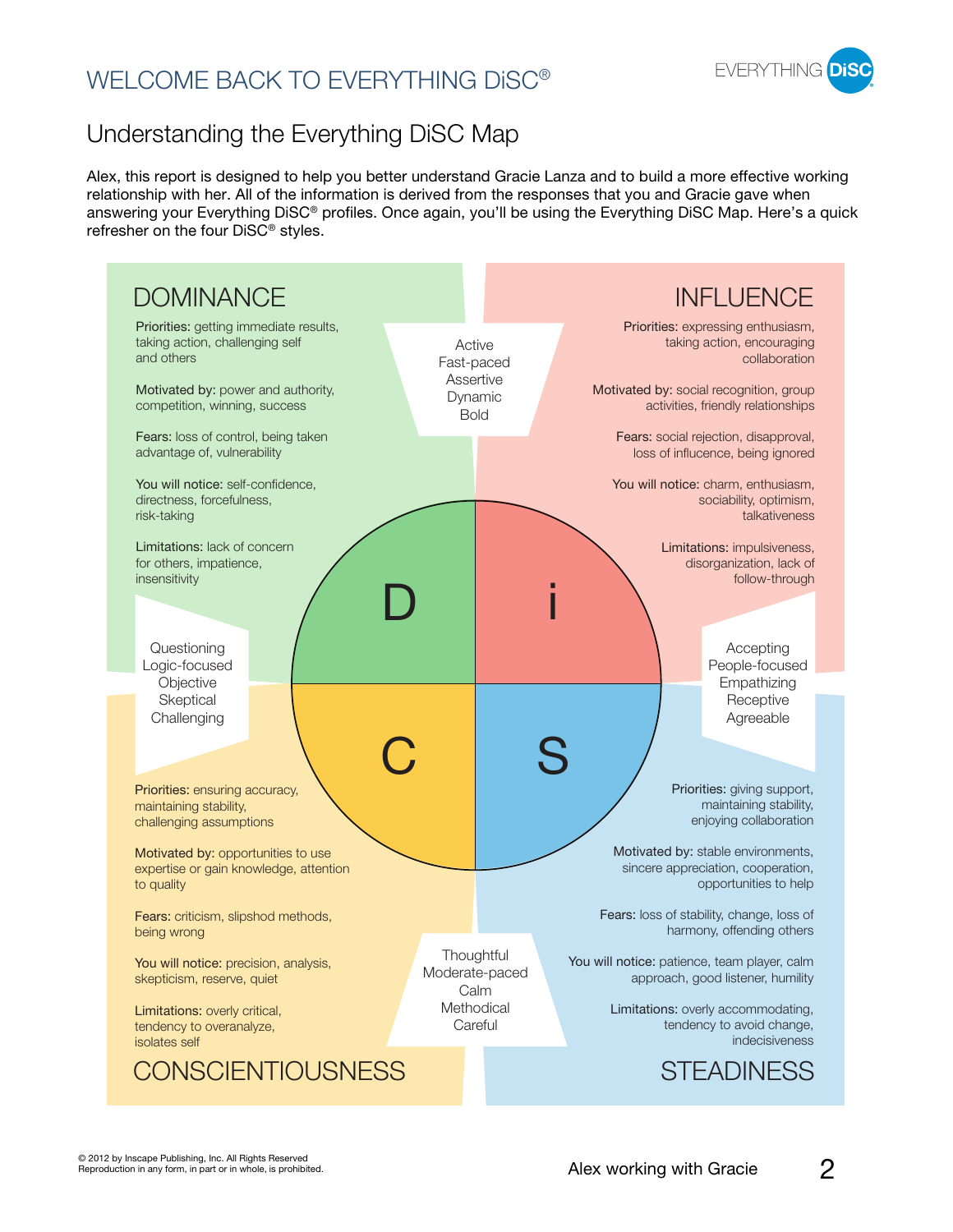

# HOW YOU AND GRACIE FIT ON THE EVERYTHING DiSC® MAP

The eight words shown around the Everything DiSC® Map shown below are priorities that people use in their work that affect their relationships with others.



 $\bullet =$  Alex: Di Style C Style

### **You emphasize: Gracie emphasizes:**

- ACTION
- RESULTS
- **ENTHUSIASM**
- **CHALLENGE**

 $Q =$  Gracie:

- **ACCURACY**
- **STABILITY**
- **CHALLENGE**

# Understand Each Other's Priorities

Typically, people emphasize the three priorities that are closest to their dot on the DiSC circle. However, sometimes a person can expand beyond the typical priorities to include additional priorities. You expand beyond your typical priorities to include an extra priority. Gracie's priorities are typical of her style.

| Typical of your Di style, you focus on:                         |                                                            | Typical of her C style, she focuses on: |                                             |
|-----------------------------------------------------------------|------------------------------------------------------------|-----------------------------------------|---------------------------------------------|
|                                                                 | Initiating <b>Action</b> toward bold outcomes.             | O                                       | Delivering <b>Accuracy</b> and quality.     |
|                                                                 | Accomplishing rapid Results.                               | $\circ$                                 | Working carefully to maintain Stability.    |
|                                                                 | Expressing passion and <b>Enthusiasm</b> for new<br>ideas. | $\circ$                                 | Analyzing and <b>Challenging</b> new ideas. |
| In addition, you also focus on:<br>Challenging unfounded ideas. |                                                            |                                         |                                             |

As you can see by the map above, your positions on the map are very far apart. This doesn't necessarily mean that the two of you don't have anything in common, or even that you will have any problems working together. The next pages will give you an opportunity to explore your similarities and differences, and to see how these might translate to strengths or challenges.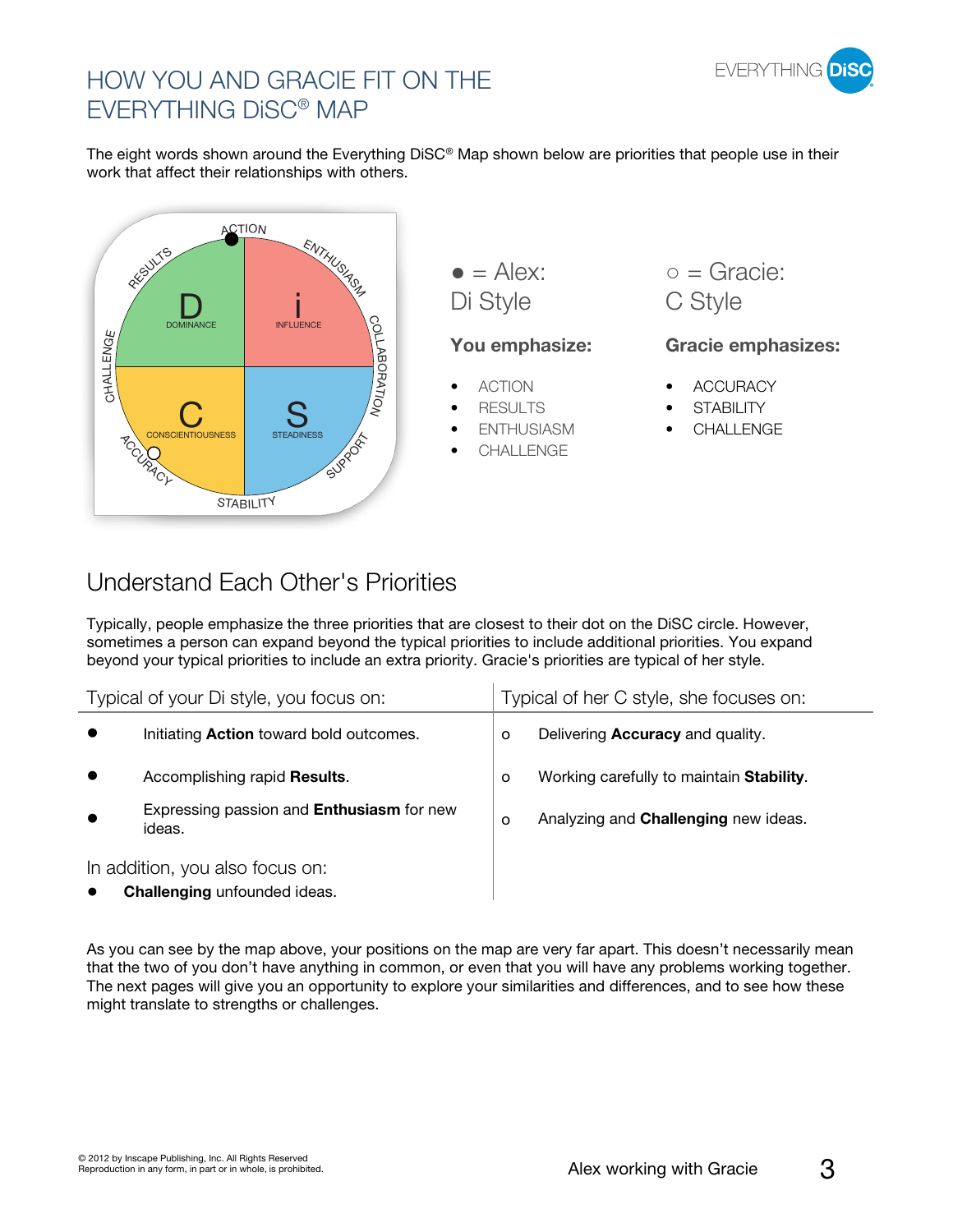# DARING » CAREFUL



### **Discover**

When it comes to taking risks, some people are naturally daring, while others tend to be more careful. You're probably comfortable taking chances, while others who you interact with may prefer to exercise more caution. In some situations, your daring approach will be quite effective, while in others, it may cause you to act impulsively.

- -Careful individuals may want to take things slowly.
- -Daring individuals may want to charge ahead.
- -Behaviors on both ends of the continuum are valuable.



You're very daring; Gracie is very careful. Alex, compared to Gracie, you're more likely to welcome bold ideas and gamble on big payoffs.

| $\blacktriangleright$ Personalize $\checkmark$ X ? |                                                       |
|----------------------------------------------------|-------------------------------------------------------|
| Alex's Tendencies                                  | Gracie's Tendencies                                   |
| Tends to see change as invigorating                | Tends to see major changes as risky or stressful      |
| Tends to pitch fresh ideas and new approaches      | Tends to rely on well-tested methods and<br>solutions |
| May come across as reckless at times               | May come across as closed-minded at times             |
|                                                    |                                                       |

Potential roadblocks when working with Gracie

- -You may feel that she is overly conventional or risk-averse.
- -She may occasionally find your approach to be somewhat reckless.

Potential benefits of you and Gracie working together

- -Your bold ideas may sometimes lead to valuable improvements.
- -Her sense of caution probably helps keep unpleasant surprises to a minimum.

- -Avoid insisting that your plan is better just because it's new and different.
- -Consider her legitimate objections to somewhat riskier aspects of your ideas.
- -Remember that she dislikes moving forward with a plan until she is sure it will work.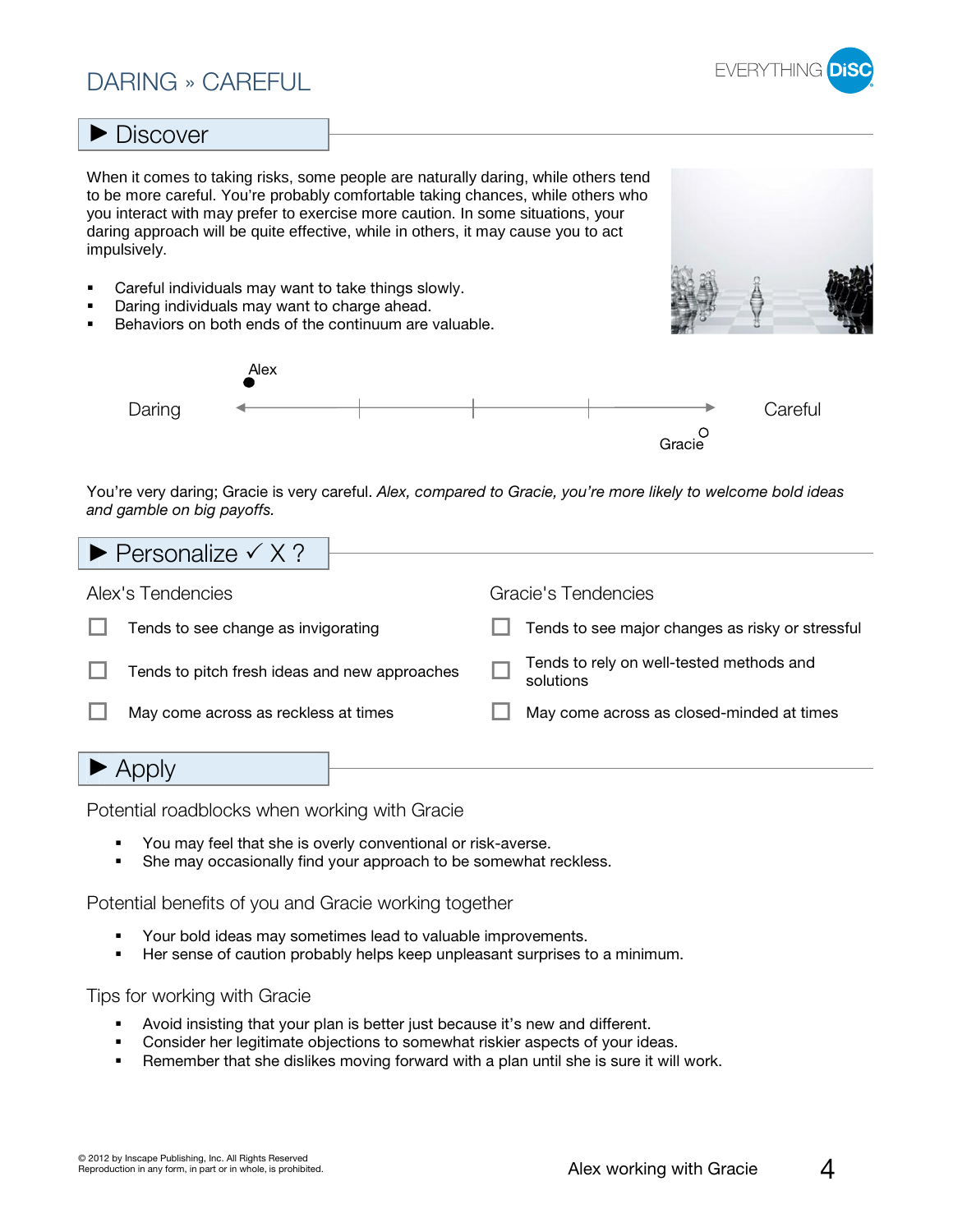# CALM » ENERGETIC

### **Discover**

When it comes to pace, some people are naturally calm, while others are more energetic. You probably like to work at a dynamic pace, whereas some people prefer to do things more methodically. You may find that your preference for an energetic pace is more appropriate in some situations than in others.

- -Calm individuals may want to provide reliable outcomes.
- -Energetic individuals may aim for quick turnarounds.
- -Behaviors on both ends of the continuum are valuable.



You're very energetic; Gracie is very calm. Alex, compared to Gracie, you tend to prefer a somewhat faster, livelier pace to get quicker results.

| $\blacktriangleright$ Personalize $\checkmark$ X ?                   |                                                             |
|----------------------------------------------------------------------|-------------------------------------------------------------|
| Alex's Tendencies                                                    | Gracie's Tendencies                                         |
| Tends to prefer working at a rapid pace                              | Tends to prefer working at a measured pace                  |
| Tends to be energized by flurries of activity and<br>tight deadlines | Tends to dislike last-minute deadlines or sudden<br>changes |
| May come across as too hasty at times                                | May come across as overly cautious at times                 |
|                                                                      |                                                             |

### $\blacktriangleright$  Apply

Potential roadblocks when working with Gracie

- -She may think that you move too quickly and miss important details.
- -You may become frustrated with her cautious pace.

Potential benefits of you and Gracie working together

- -She pays close attention to how much time is needed to do things right.
- -You are comfortable working under pressure and tight deadlines.

- -Work together to set timelines that you're both comfortable with.
- -Match her more methodical pace when situations call for caution or accuracy.
- -Let her know when you feel strongly that more urgency is called for.



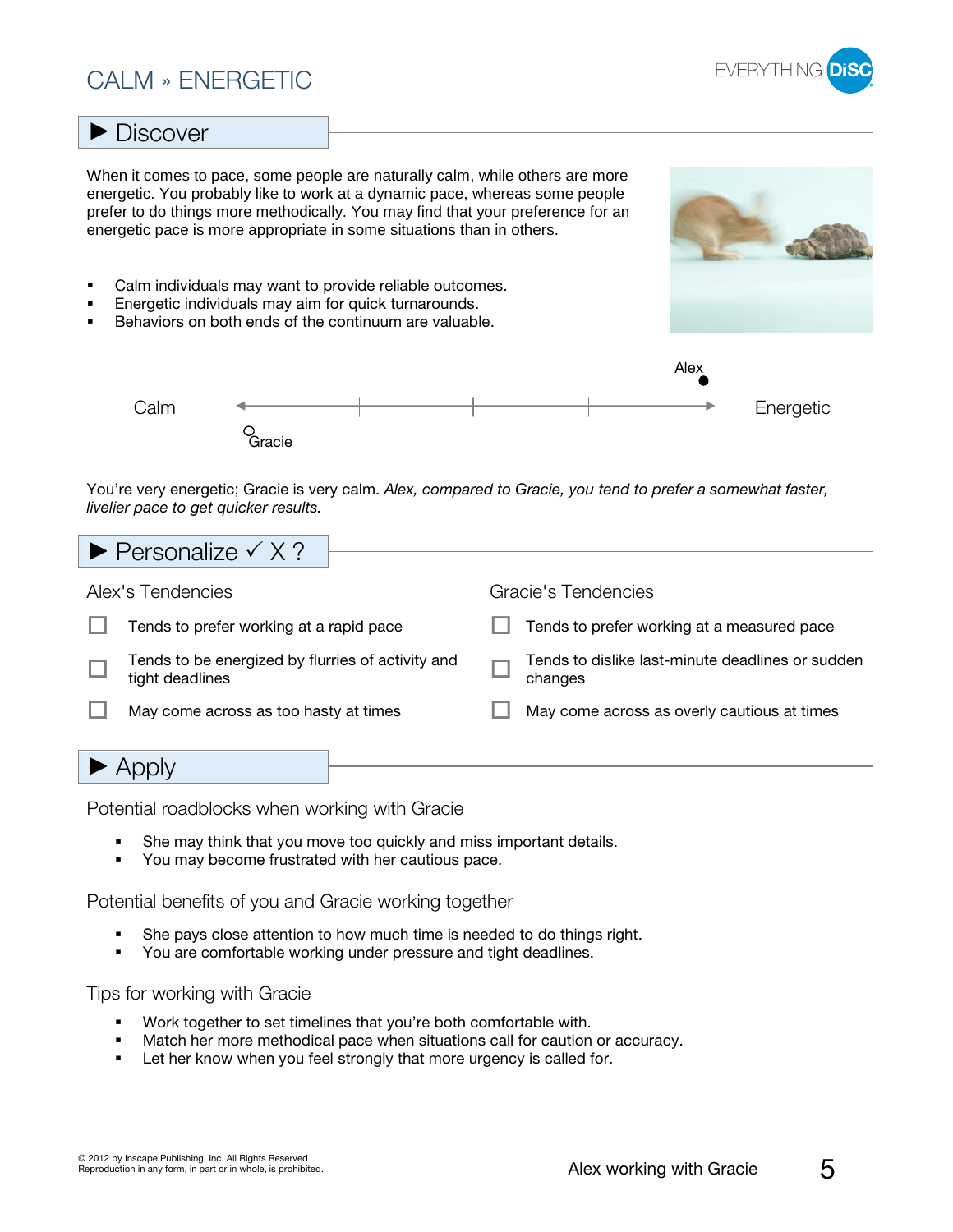# SOFT-SPOKEN » FORCEFUL

**Discover** 



- Avoid dominating the discussion. -Encourage her to share her opinions more often.

Potential benefits of you and Gracie working together

Potential roadblocks when working with Gracie

-Refrain from pushing her to accept your ideas.

Tips for working with Gracie

-

-

-

-

### $\ket{\ket}$ - Soft-spoken individuals may spend more time listening. Forceful individuals may spend more time talking. - Behaviors on both ends of the continuum are valuable. -AlexSoft-spoken Forceful O<br>Gracie You're very forceful; Gracie is very soft-spoken. Alex, compared to Gracie, you are more likely to be outspoken about your preferences.  $\blacktriangleright$  Personalize  $\checkmark$  X ?

| $\blacktriangleright$ Personalize $\checkmark$ X ? |  |  |                                                               |  |  |
|----------------------------------------------------|--|--|---------------------------------------------------------------|--|--|
|                                                    |  |  |                                                               |  |  |
| Alex's Tendencies                                  |  |  | Gracie's Tendencies                                           |  |  |
| Tends to take the lead in group settings           |  |  | Tends to shy away from leading discussions                    |  |  |
| Tends to push strongly for his beliefs             |  |  | Tends to withhold her opinion unless directly<br>asked for it |  |  |
| May come across as opinionated or outspoken        |  |  | May come across as unassertive at times                       |  |  |
|                                                    |  |  |                                                               |  |  |
|                                                    |  |  |                                                               |  |  |

Because you tend to be demanding at times, she may feel it's difficult to be heard.

Her modest approach probably prevents disagreements from getting too intense.

Your more forceful approach may help expose issues or problems.

Your forceful approach may cause her to withdraw before a disagreement has been resolved.

When it comes to assertiveness, people naturally have differences in how softspoken or forceful they are. You probably don't think twice about speaking up for yourself, but other people are less assertive. Depending on who you are interacting with, you may find that your forcefulness can be both a pro and a con.



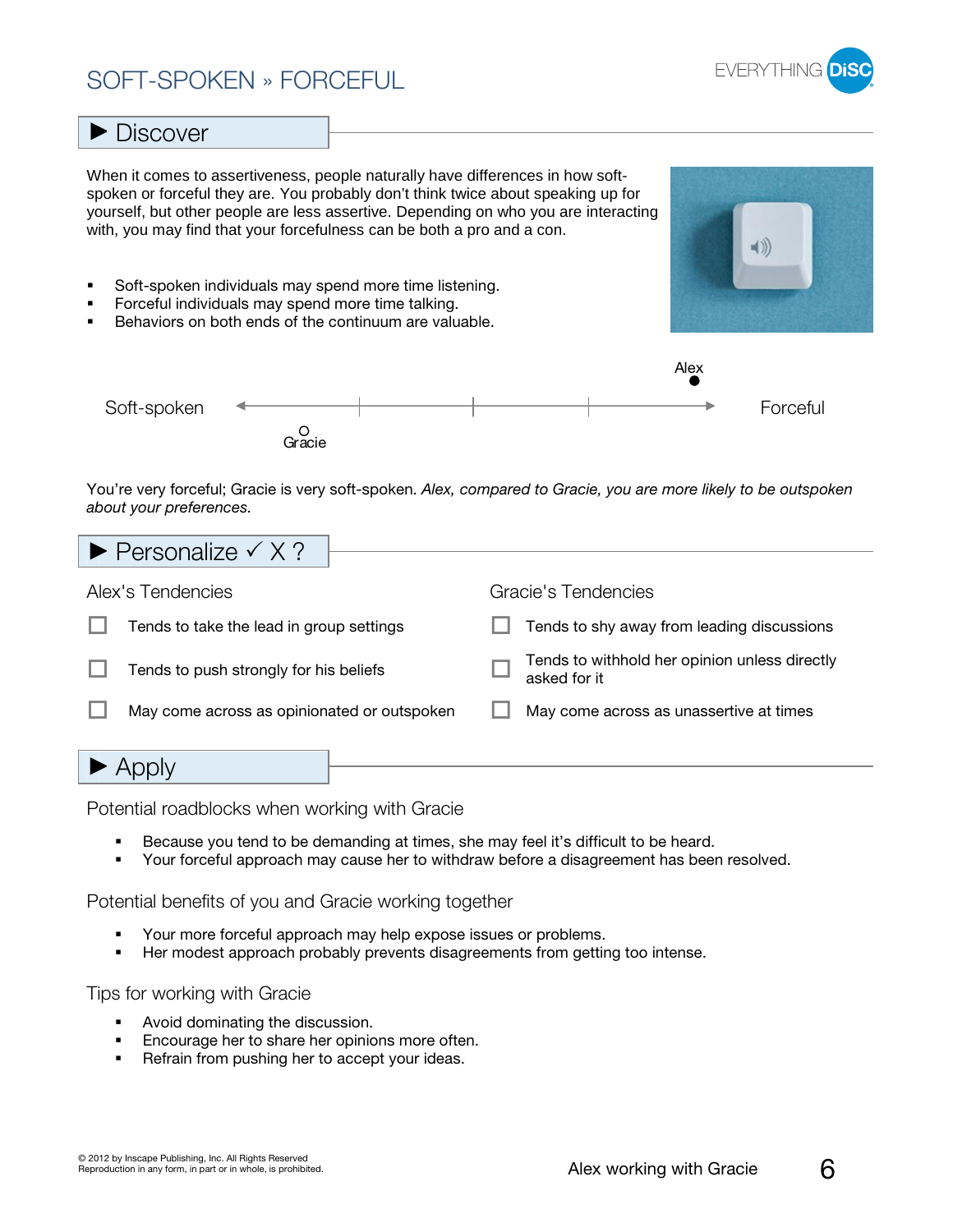# OUTGOING » PRIVATE



### **Discover**

When it comes to work preferences, people's natural tendencies to be private or outgoing play a role. Much of the time, you enjoy working in a social and collaborative environment, whereas other people prefer immersing themselves in quiet, solitary tasks. Your tendency to be outgoing can have pluses and minuses depending on the situation and the people you work with.

- -Private individuals may prefer to work independently.
- -Outgoing individuals may prefer to collaborate.
- -Behaviors on both ends of the continuum are valuable.



You're very outgoing; Gracie is very private. Alex, compared to Gracie, you're probably more open and collaborative, and you may require less personal space in your work environment.

| $\blacktriangleright$ Personalize $\checkmark$ X ?                       |  |                                                                              |
|--------------------------------------------------------------------------|--|------------------------------------------------------------------------------|
|                                                                          |  |                                                                              |
| Alex's Tendencies                                                        |  | Gracie's Tendencies                                                          |
| Tends to seek out social situations that allow him<br>to meet new people |  | Tends to avoid social situations that require<br>meeting a lot of new people |
| Tends to get restless if he has to work alone for<br>too long            |  | Tends to be very comfortable working<br>independently                        |
| May come across as overly talkative at times                             |  | May come across as reserved and difficult to<br>evaluate                     |
|                                                                          |  |                                                                              |
|                                                                          |  |                                                                              |

### $\blacktriangleright$  Apply

Potential roadblocks when working with Gracie

- -Because she likes to work independently, you may feel reluctant to approach her.
- -Your desire to work as a team might make her uncomfortable.

Potential benefits of you and Gracie working together

- -She is willing to take on the tasks that require working independently for long periods of time.
- -Your collaborative efforts often lead to significant ideas that reflect multiple perspectives.

- -Ask Gracie how she likes to be approached (phone call, email, etc.) when you need to reach her.
- -Avoid pushing her to collaborate when she would rather work independently.
- - Suggest teaming up when you genuinely feel that her perspective could contribute to better outcomes for the group.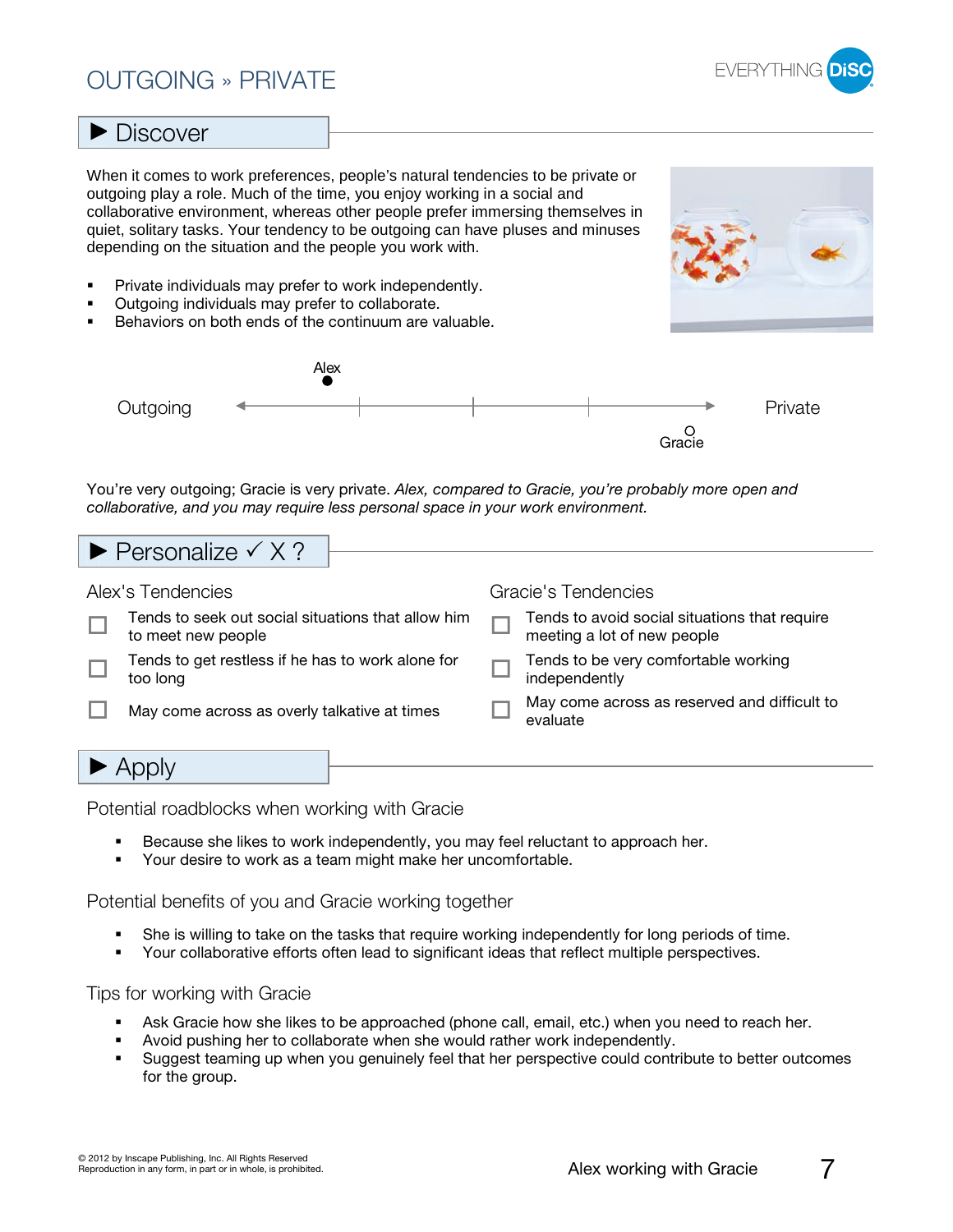# SKEPTICAL » ACCEPTING



### **Discover**

When it comes to evaluating ideas and situations, some people are more accepting, while others are more skeptical. You tend to be more questioning of new ideas and information, whereas other people are more receptive. Your skeptical nature has its advantages and disadvantages, depending on the needs of the situation.

- -Accepting individuals may focus on advantages.
- -Forceful individuals may focus on the disadvantages.
- -Behaviors on both ends of the continuum are valuable.



|           |        | Alex |  |           |
|-----------|--------|------|--|-----------|
| Skeptical |        |      |  | Accepting |
|           | Gracie |      |  |           |

You're very skeptical; Gracie is very skeptical. Alex, you and Gracie both tend to take a questioning approach when presented with new information.

| $\blacktriangleright$ Personalize $\checkmark$ X ?      |                                                         |
|---------------------------------------------------------|---------------------------------------------------------|
| Alex's Tendencies                                       | Gracie's Tendencies                                     |
| Tends to question and test other people's ideas         | Tends to question and test other people's ideas         |
| Tends to anticipate and plan for what could go<br>wrong | Tends to anticipate and plan for what could go<br>wrong |
| May come across as overly critical at times             | May come across as overly critical at times             |
|                                                         |                                                         |

Potential roadblocks when working with Gracie

- -The two of you may experience tension when you challenge each other's opinions.
- -There may be times when the two of you prematurely reject each other's ideas.

Potential benefits of you and Gracie working together

- -Your mutual skepticism may help uncover potential problems.
- -You and Gracie are unlikely to accept ideas or solutions that you believe to be flawed.

- -Explain the rationale for any concerns you may have.
- -Avoid getting caught up in over-analysis when you disagree.
- - Try not to start trivial arguments when working with her, and give her the benefit of the doubt more often.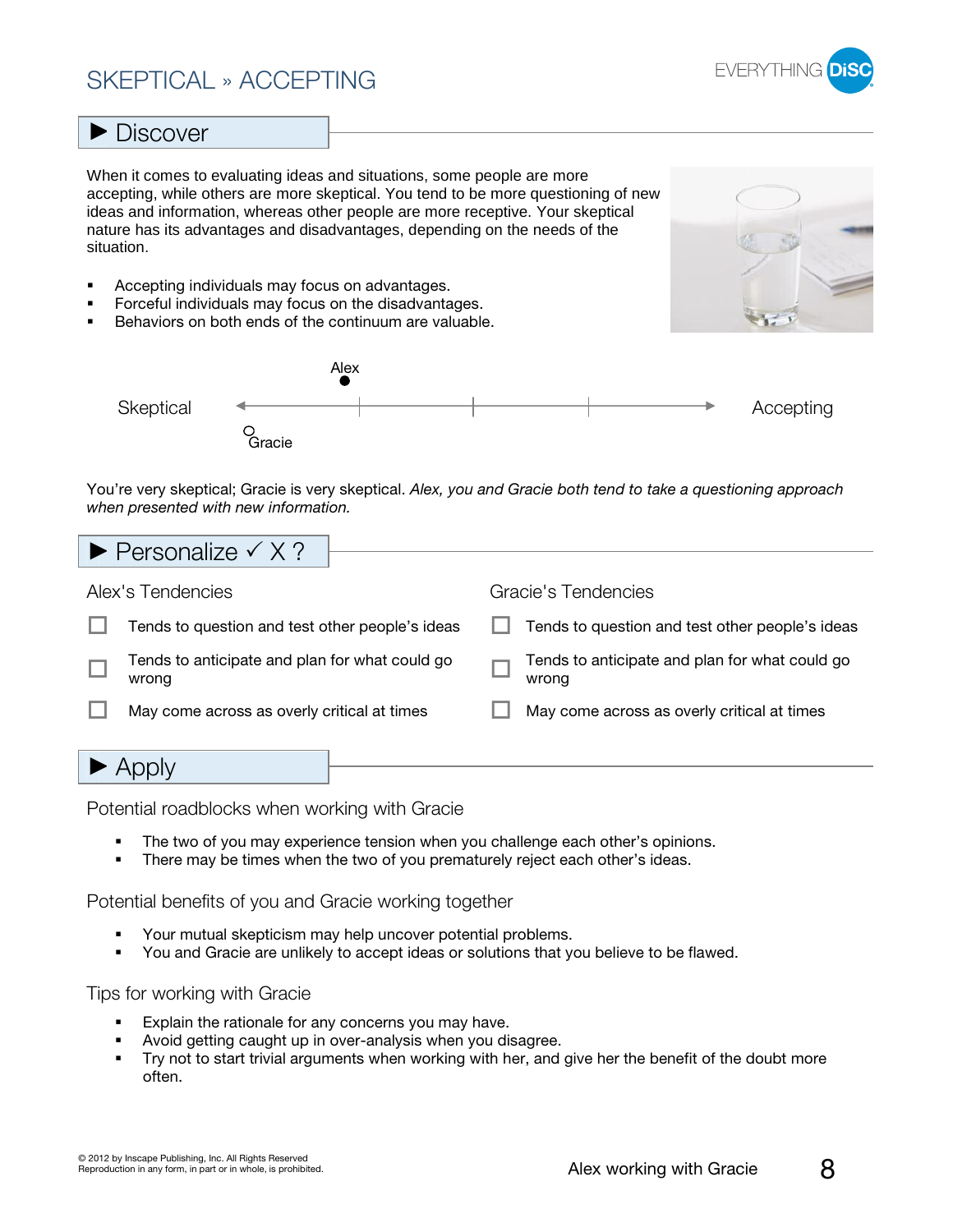# ACCOMMODATING » STRONG-WILLED



### **Discover**

When it comes to temperament, some people are more accommodating, while others are more strong-willed. You tend to be persistent—perhaps even stubborn at times—whereas other people are more adaptable. While your strong-willed nature can be a benefit at times, it can also put a strain on some relationships.

- -Strong-willed individuals may hold firmly to their ideas.
- -Accommodating individuals may defer to others.
- -Behaviors on both ends of the continuum are valuable.





You're somewhat strong-willed; Gracie is somewhat strong-willed. Alex, you and Gracie are both persistent about your opinions.

| $\blacktriangleright$ Personalize $\checkmark$ X ?               |  |                                                                    |
|------------------------------------------------------------------|--|--------------------------------------------------------------------|
| Alex's Tendencies                                                |  | Gracie's Tendencies<br>Tends to be hesitant to consider advice and |
| Tends to be hesitant to consider advice and input<br>from others |  | input from others                                                  |
| Tends to be fairly committed to his own ideas                    |  | Tends to be fairly committed to her own ideas                      |
| May come across as a bit stubborn at times                       |  | May come across as a bit stubborn at times                         |
|                                                                  |  |                                                                    |

Potential roadblocks when working with Gracie

- -The two of you may sometimes experience conflict over what could be considered trivial issues.
- -You both may disregard each other's opinions and miss out on valuable input.

Potential benefits of you and Gracie working together

- -Your shared persistence may help the two of you surmount obstacles.
- -Your mutual tenacity helps ensure that any issues the two of you discuss will be fully explored.

- -Look for opportunities to compromise.
- -Initiate an open discussion of your opinions rather than remaining steadfast in your beliefs.
- Find a constructive way to evaluate your differences, such as listing the pros and cons.